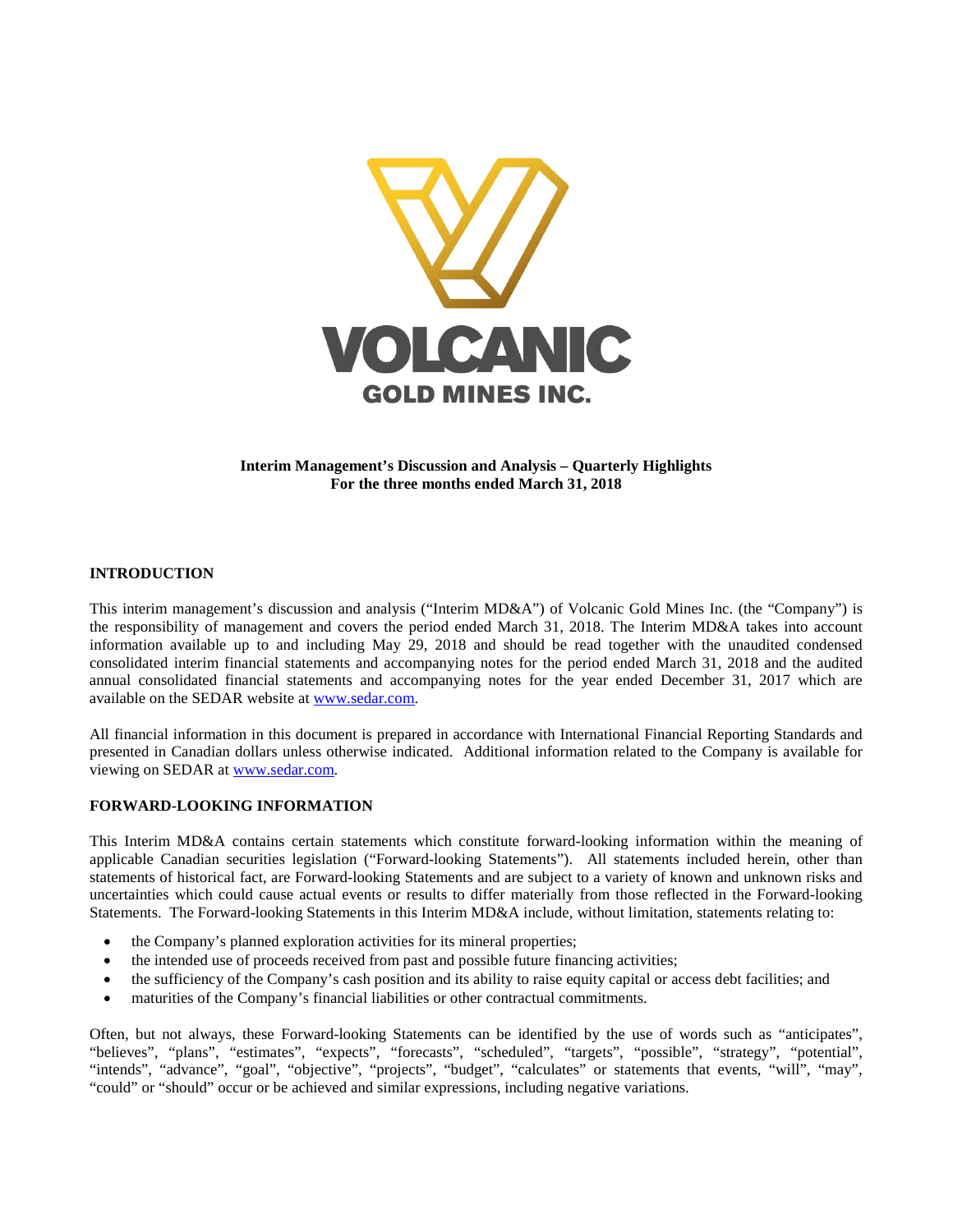Forward-looking Statements involve known and unknown risks, uncertainties and other factors which may cause the actual results, performance or achievements of the Company to be materially different from any results, performance or achievements expressed or implied by the Forward-looking Statements. Such uncertainties and factors include, among others:

- risks associated with mineral exploration and project development;
- fluctuations in commodity prices;
- fluctuations in foreign exchange rates and interest rates;
- credit and liquidity risks;
- changes in national and local government legislation, taxation, controls, regulations and political or economic developments in countries in which the Company does or may carry on business;
- reliance on key personnel;
- property title matters;
- local community relationships;
- risks associated with potential legal claims generally or with respect to environmental matters;
- adequacy of insurance coverage;
- dilution from further equity financing;
- competition; and
- uncertainties relating to general economic conditions;

as well as those factors referred to in the "Risks and Uncertainties" section in this Interim MD&A.

Forward-looking Statements contained in this Interim MD&A are based on the assumptions, beliefs, expectations and opinions of management, including but not limited to:

- all required third party contractual, regulatory and governmental approvals will be obtained for the exploration and development of the Company's properties;
- there being no significant disruptions affecting operations, whether relating to labor, supply, power, damage to equipment or other matter;
- permitting, exploration and development activities proceeding on a basis consistent with the Company's current expectations;
- expected trends and specific assumptions regarding commodity prices and currency exchange rates;
- prices for and availability of fuel, electricity, equipment and other key supplies remaining consistent with current levels; and
- the accuracy of the Company's current mineral resource estimates.

These Forward-looking Statements are made as of the date hereof and the Company disclaims any obligation to update any Forward-looking Statements, whether as a result of new information, future events or results or otherwise, except as required by law. There can be no assurance that Forward-looking Statements will prove to be accurate, as actual results and future events could differ materially from those anticipated in such statements. Accordingly, investors should not place undue reliance on Forward-looking Statements.

# **DESCRIPTION OF BUSINESS**

The Company's business is the acquisition and exploration of mineral properties, focused on consolidating a land package in under-explored countries of West Africa. To date, the Company has acquired an interest in the Mandiana Project in Guinea, and has signed an option agreement on the La Debo and Soubré gold properties located in the Ivory Coast.

# **EXPLORATION REVIEW**

# *La Debo and Soubré Properties, Ivory Coast*

In March 2018, the Company entered into a binding Memorandum of Understanding (the "Agreement") to acquire up to 100% of JOFEMA Mineral Resources SARL ("JOFEMA"), a private company registered in the Ivory Coast. The assets of JOFEMA under option consist of near-adjacent exploration permits and exploration permit renewals known as La Debo and Soubré (the "Properties"), which together cover an area in excess of 600 square kilometres, and fall on a major mineralizing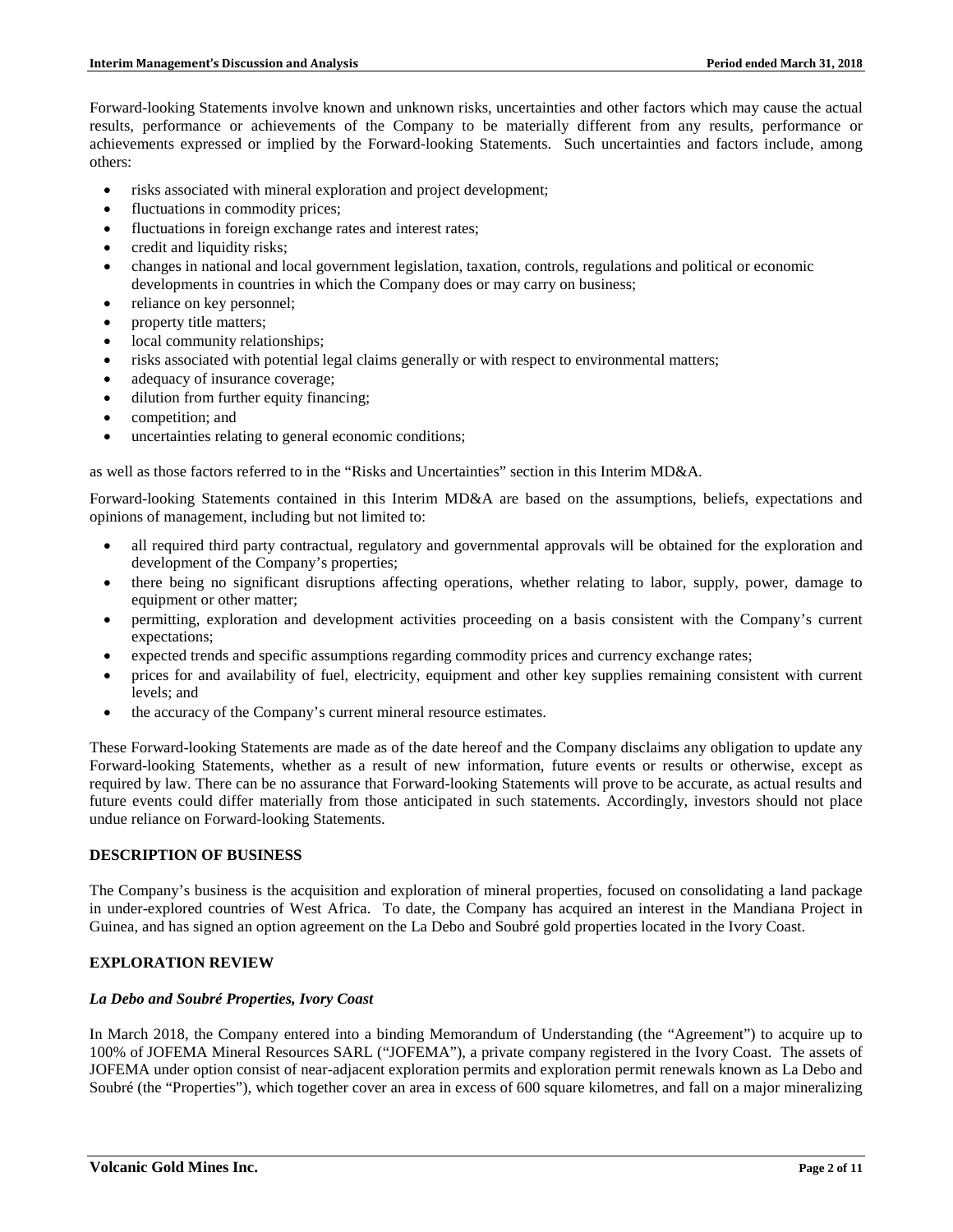shear zone within one of West Africa's fastest developing gold provinces. JOFEMA holds a direct 100% interest in the Properties.

This acquisition will complement the Company's existing property holdings in the Mandiana district of Guinea, and allow the Company to benefit from a valuable consolidation opportunity in a leading African mining jurisdiction. The Company remains committed to the advancement of its Guinean assets.

JOFEMA has completed over 18,000 metres of reverse-circulation and diamond drilling at La Debo, as well as nearly 40,000 metres of RAB, air-core and auger drilling at the property. In 2016 an Inferred Mineral Resource<sup>1</sup> of 9.5 million tonnes at a grade of 1.3 g/t for 396,000 ounces of gold was defined in two small isolated bodies. This Resource has not been verified by the Company and is therefore historic in nature. Over 7,500 surface geochemical samples were collected at La Debo, and on the basis of these data, in combination with limited RAB drilling results, a number of large, consistent targets are observable along strike from the historic Resource, and remain largely untested.

Of particular interest are extensive and continuous soil geochemical anomalies occurring within recognizable and persistent structural zones in proximity to igneous intrusions at La Debo, and Soubré. Importantly, such a combination of circumstances gives rise to gold mineralization of economic proportion elsewhere within the Birimian rocks of the Ivory Coast, a notable example being the nearby Bonikro Mine (Indicated Mineral Resource of 1.3 million ounces at 1.4 g/t Au and Inferred Mineral Resource of 0.77 million ounces at 0.92  $g/t$  Au in 2010<sup>2</sup>). The anomalies at La Debo and La Debo South cover a continuous area of approximately 10 square kilometres, and have been subject of minimal drill testing, which leave important mineralized structures open laterally and at depth. At La Debo, for example, four consecutive shallow RAB holes at 20 metre intervals within the soil anomaly end in  $>1$  g/t Au assays; however, to date no follow-up of this target has occurred, and elsewhere follow-up is minimal. Further extensive gold in soil anomalism is observed at Soubré, where it is similarly juxtaposed to geological structures. Each of these targets provides the Company with the opportunity to potentially grow its resource<sup>1</sup> base using existing data and low-cost conventional exploration drilling techniques.

The Properties are located in southwestern Ivory Coast, approximately 140 kilometres southwest of the capital, Yamoussoukro, and are accessible via all-weather roads. A power line crosses La Debo in the vicinity of the historic Resource. In 2016 the Fraser Institute ranked the Ivory Coast first in Africa for Investment Attractiveness [\(https://www.fraserinstitute.org/sites/default/files/survey-of-mining-companies-2016.pdf\)](https://www.fraserinstitute.org/sites/default/files/survey-of-mining-companies-2016.pdf).

*1 The reader is advised that these results are historic in nature and are yet to be verified by the Company.*

*2 [http://www.newcrest.com.au/media/resource\\_reserves/2011/Bonikro\\_Mineral\\_Resource\\_Competent\\_Persons\\_Statement\\_250111.pdf](http://www.newcrest.com.au/media/resource_reserves/2011/Bonikro_Mineral_Resource_Competent_Persons_Statement_250111.pdf)*

# The Agreement

Subject to the Company completing satisfactory due diligence and to stock exchange approval, the Company will have the exclusive right to acquire up to 100% of the issued shares of JOFEMA, by incurring exploration expenditures ("Expenditures") on the Properties over a period of three years totaling US\$5,000,000, and making cash and share payments to JOFEMA. Within 90 days of the fulfilment of the Expenditures, Company shall have the right to either:

(a) acquire an initial 65% interest in JOFEMA by paying US\$2,000,000 in cash and US\$2,000,000 in shares of the Company to JOFEMA, and thereafter, continuing to fund further exploration of the Properties. The other shareholders (the "Minority Shareholders") of JOFEMA may elect to co-fund such exploration pro rata to their own shareholding. Where the Minority Shareholders do not co-fund further exploration, then the Company may dilute them to 10% by incurring an additional US\$3,750,000 in Expenditures.

If the Minority Shareholders are diluted to a holding of less than 10% of the total issued share capital of JOFEMA, then the Company may, at any time thereafter, purchase the remaining equity of the Minority Shareholders for US\$2,000,000 in cash and US\$2,000,000 in shares of the Company, or the Company must, at the Minority Shareholders' election at any time after a period of 6 months from when their shareholding has been diluted, purchase the remaining JOFEMA equity for US\$2,000,000 in cash and US\$2,000,000 in shares of the Company.

or:

(b) acquire a 100% interest in JOFEMA by paying JOFEMA US\$4,000,000 in cash, and US\$4,000,000 in shares of the Company.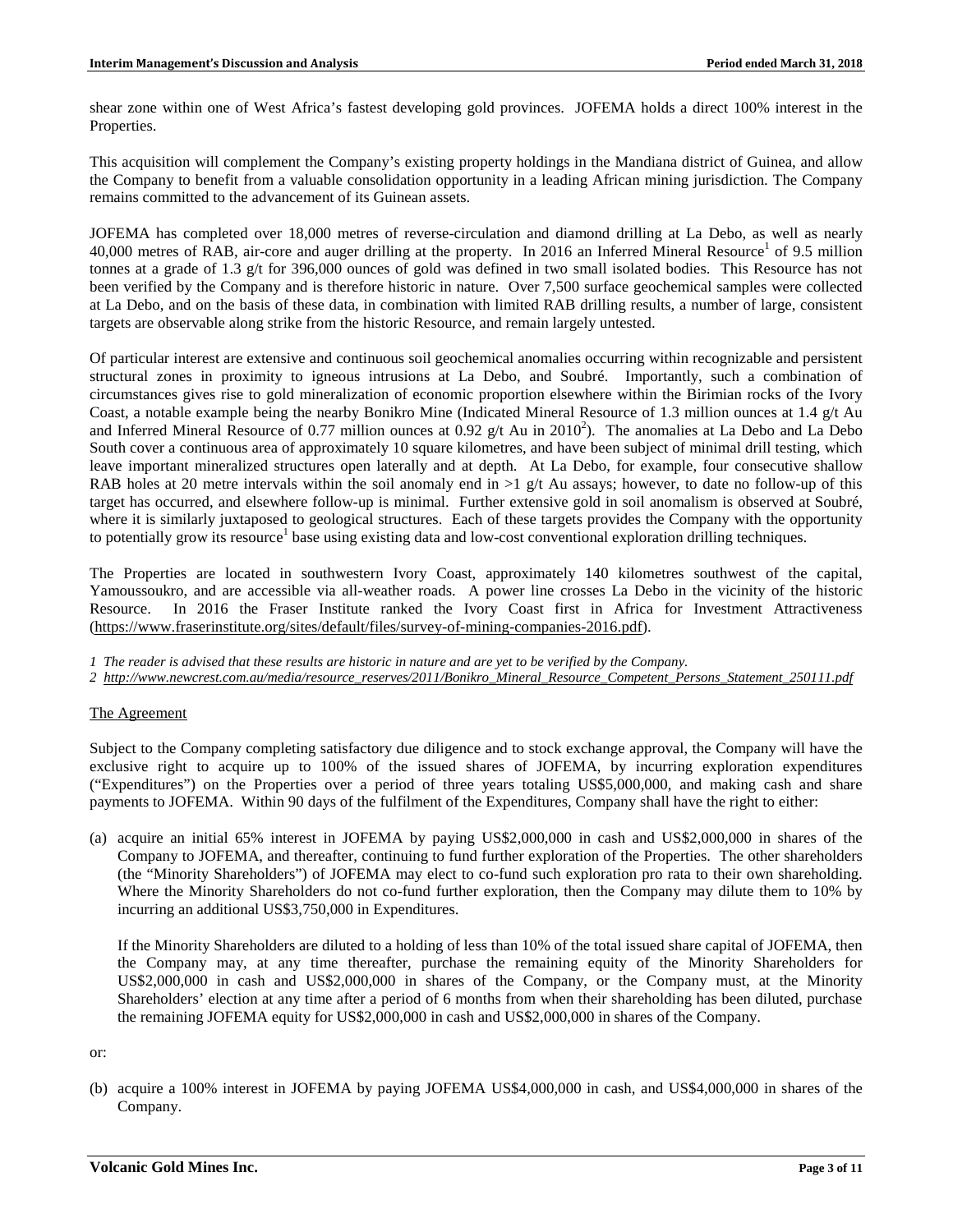#### *Mandiana Project, Guinea*

In January 2017, the Company completed the acquisition of a 75% interest in the Mandiana Project, a gold property located in the Republic of Guinea, from Sovereign Mines of Africa PLC ("SMA").

The Mandiana Project consists of two contiguous exploration permits which cover an area of approximately 304 square kilometres situated approximately 80 kilometres southeast of AngloGold Ashanti's Siguiri gold mine in eastern Guinea. The Mandiana Project permits occupy a broadly north-south trending belt of gold occurrences shown on the published 1:1,000,000 map of gold deposits and lie within an area known as the Siguiri Basin. Intense artisanal gold mining is conducted throughout the area of the claims and supports the local economy.

The northern of the two claim blocks is the only area that has seen recorded modern exploration activity. Between 2010 and 2013, SMA drilled 119 reverse-circulation and diamond core holes for a total of over 16,000 metres of drilling, targeting under the areas of the artisanal mining activity. A Mineral Resource Statement for the Mandiana Project was issued by SMA in January 2014, prepared to JORC Code standards by SRK Consulting (UK) Ltd. The Company retained the services of SRK Consulting (Canada) Ltd. ("SRK") to update SMA's technical report to NI 43-101 standards and re issued a new Mineral Resource statement for Mandiana.

The Mandiana Project contains an Inferred Mineral Resource of 612,000 oz of contained gold (16.1 Mt at 1.18 g/t Au) for the four deposits drilled by SMA, including 510,000 oz of contained gold (13.3 Mt at 1.20 g/t Au) in the Yagbelen deposit. The Inferred Mineral Resource is given in the following table:

| Category        | <b>Deposit</b> | Quantity<br>Mt | Gold<br>Grade | <b>Contained</b><br>Gold |
|-----------------|----------------|----------------|---------------|--------------------------|
|                 |                |                | g/t           | 0Z                       |
| Inferred        | Yagbelen       | 13.3           | 1.20          | 510,000                  |
|                 | Foulouni       | 0.7            | 1.13          | 25,000                   |
|                 | Woyondjan      | 1.9            | 0.99          | 61,000                   |
|                 | Damantere      | 0.2            | 2.21          | 16,000                   |
| <b>Inferred</b> | Total          | 16.1           | 1.18          | 612,000                  |

*Note: Mineral resources are reported in relation to a conceptual pit shell. Mineral resources are not mineral reserves and have not demonstrated economic viability. All figures are rounded to reflect the relative accuracy of the estimate. Open pit mineral resources are reported at a cut-off grade of 0.3 g/t gold.* 

# Exploration Update

In April 2017, the Company initiated a drilling program at Mandiana, and to mid-July had completed a total of just over 1,500 metres of reverse-circulation ("RC") and diamond drilling, and over 11,000 metres of air core drilling. The program to date results in the expansion of the strike potential of the Yagbelen Resource at Mandiana by approximately 1,000 metres, and its lateral potential by up to 500 metres. The program has also demonstrated the efficacy of air-core drilling as an exploration and target definition technique. Results are reported for the initial holes of this program.

RC and diamond drilling were completed within, and in the immediate surroundings of the Inferred Mineral Resource (the "Resource") at Yagbelen, as previously defined by Sovereign Mines of Africa (as announced on November 8, 2016). Initial RC results of the Company's infill program include: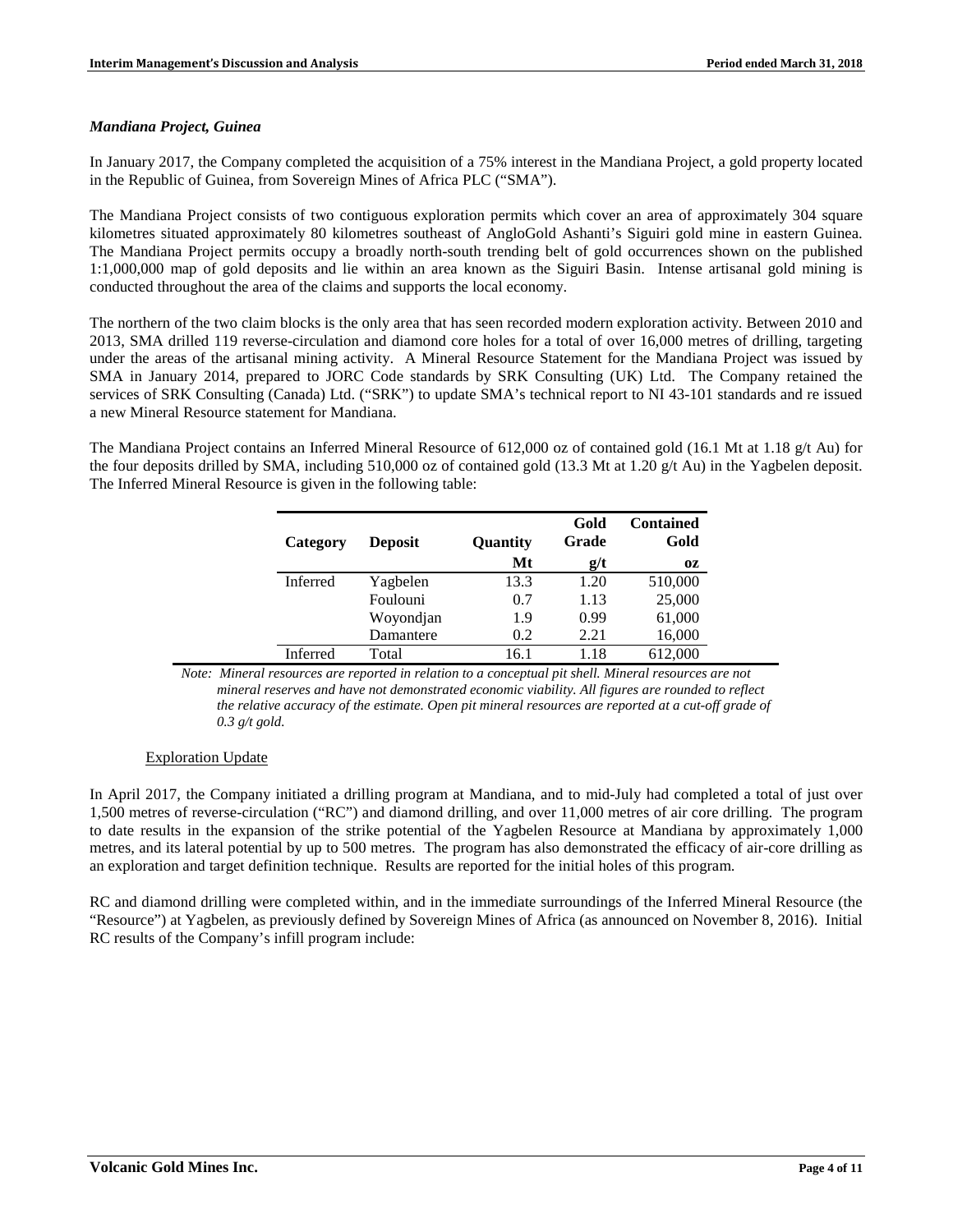| Hole     |       | From (metres) | To<br>(metres) | <b>Interval</b><br>(metres) | Gold Grade (g/t)<br>(uncut) |
|----------|-------|---------------|----------------|-----------------------------|-----------------------------|
|          |       | 76            | 81             | 5                           | 2.68                        |
| 17GRC119 | incl. | 78            | 80             | $\overline{2}$              | 4.61                        |
| 17GRC120 |       | 1             | $\overline{2}$ | 1                           | 50.00                       |
|          |       | 51            | 55             | $\overline{4}$              | 2.40                        |
| 17GRC121 |       | 66            | 69             | 3                           | 7.16                        |
|          | incl. | 67            | 68             | 1                           | 16.90                       |
|          |       | 78            | 89             | 11                          | 2.08                        |
|          | incl. | 78            | 80             | $\overline{2}$              | 4.51                        |
|          |       | 101           | 124            | 23                          | 2.21                        |
|          | incl. | 103           | 108            | 5                           | 6.11                        |
| 17GRC122 |       | 45            | 48             | 3                           | 1.21                        |
|          |       | 70            | 72             | $\overline{2}$              | 1.55                        |
|          |       | 89            | 157            | 68                          | 2.01                        |
|          | incl. | 91            | 100            | 9                           | 3.76                        |
|          | incl. | 122           | 128            | 6                           | 4.03                        |
|          | incl. | 143           | 149            | 6                           | 4.93                        |
|          |       | 61            | 75             | 14                          | 2.73                        |
| 17GRC123 |       | 79            | 94             | 15                          | 1.21                        |

As well as serving to infill the Resource, the RC and diamond drilling has also allowed the Company to gather extremely valuable information on the geological controls on mineralization. Based on work completed to date, gold mineralization is seen to occur preferentially in a series of bedded sandstone units; these units are repeated in all holes, and their characteristics will serve as a key targeting tool in the Company's planned resource drilling program.

Closed-spaced air-core ("AC") drilling has been successfully deployed in the identification of extensions to the north, east and south of the Resource, showing the mineralized target area surrounding and along strike from the Resource to be over 3 kilometres in length, up to 500 metres in width and consisting of multiple parallel zones. This mineralized area is considerably larger than the surface projection of the Resource thereby indicating the potential to significantly increase this Resource. Note that the maximum downhole depth from collar of AC drilling is 40 metres for the entire Yagbelen program. AC results therefore likely represent the surface expression of underlying mineralization.

Highlights of the AC drilling program are as follows:

| Hole             | <b>From</b><br>(metres) | T <sub>0</sub><br>(metres) | <b>Interval</b><br>(metres) | Gold Grade (g/t)<br>(at a cut-off grade of $0.5$ g/t Au) |
|------------------|-------------------------|----------------------------|-----------------------------|----------------------------------------------------------|
| 17YAC0030        | 24                      | 28                         | 4                           | 2.27                                                     |
| <b>17YAC0076</b> | 8                       | 28                         | 20                          | 6.43                                                     |
| 17YAC0088        | 20                      | 24                         | 4                           | 2.08                                                     |
| 17YAC0095        | 8                       | 20                         | 12                          | 1.67                                                     |
| <b>17YAC0133</b> | 36                      | 40                         | 4                           | 10.4                                                     |
| 17YAC0153        | 12                      | 16                         | 4                           | 2.25                                                     |
| 17YAC0184        | $\mathbf{0}$            | 12                         | 12                          | 6.34                                                     |
| 17YAC0205        | 28                      | 32                         | 4                           | 3.14                                                     |
| 17YAC0244        | 32                      | 36                         | 4                           | 1.92                                                     |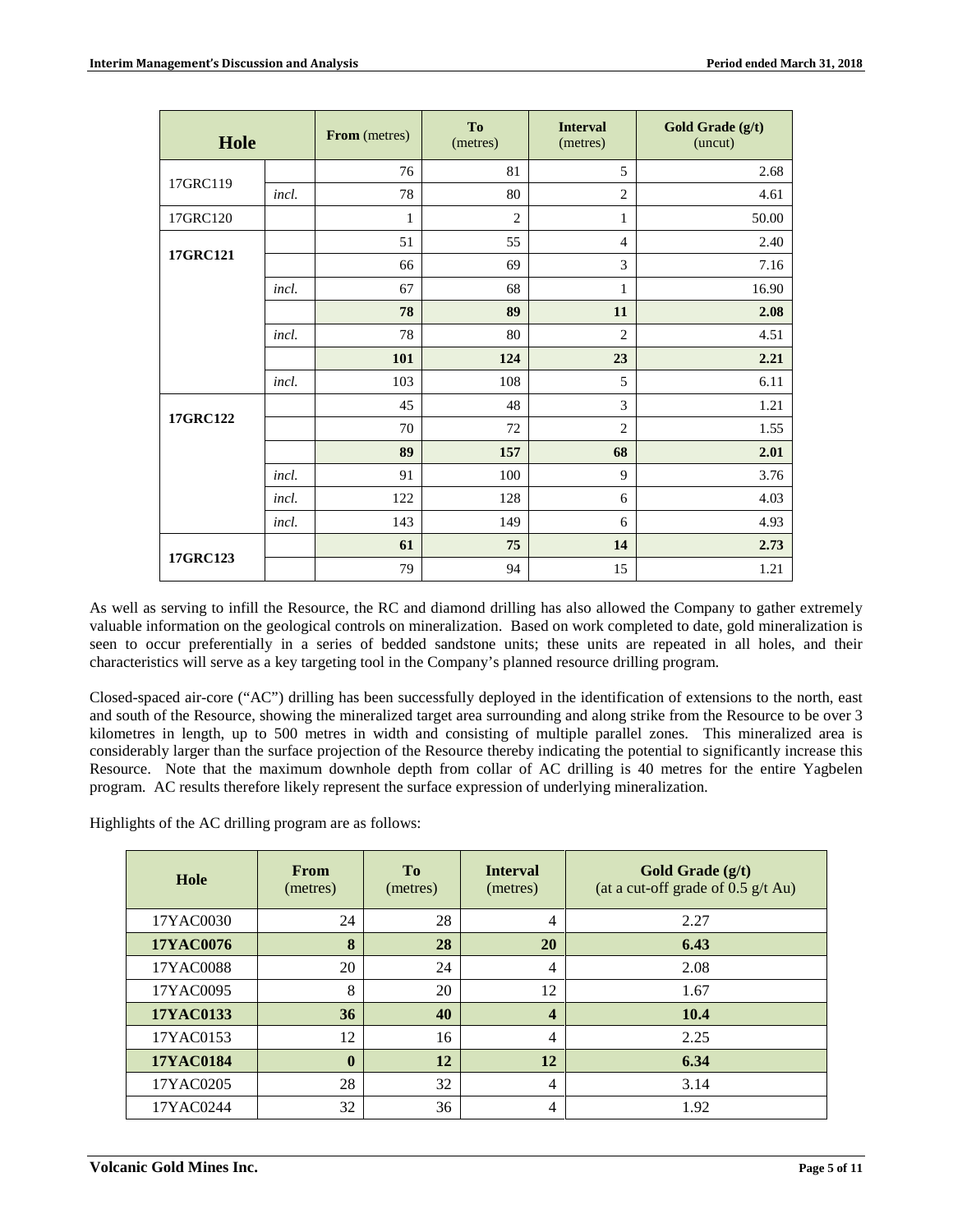The AC drilling was performed in grid-like fashion on a series of "fences" established at 100-200 metre intervals, along which inclined holes were drilled at 40-50 metre spacings. AC drilling allows rapid, low-cost exploration beneath cover with the objective of providing targeting information for further mineralization. It has been used very effectively by the Company in the identification and refinement of resource targets for subsequent RC and diamond drilling. The Company's near- term plan is to conduct such drilling within the target area identified by AC drilling, with the objective of defining an expanded resource.

During June 2017, the Company commenced a mapping and prospecting program at the Mandiana Project. Recent field activities have focused on a linear zone of artisanal workings 6.3 kilometres in length and up to 550 metres in width at Tadibakourou, at which coarse gold has been recovered from numerous shallow pits and shafts.

Mapping has led to the identification of numerous artisanal pits and shafts from which gold is routinely recovered from vein quartz material by means of gravitational concentration. Anecdotally, gold recoveries of up to 2 kg per shaft – some of which extend to depths in excess of 70 metres - are reported. The workings fall in close north-south alignment to one another, and frequently associate with large, readily discernible haloes of white kaolinitic alteration which further facilitate their mapping. Mineralization at Tadibakourou, Yagbelen and Woyandian is now interpreted to relate to a series of substructures within a broader mineralizing structural trend. From workings at each of these deposits, important inference as to the resource potential of Tadibakourou can be made.

The Company intends to test the Tadibakourou deposit by means of air-core drilling in the first quarter of 2018, as the next step for moving the deposit to resource definition. It is envisaged that a similar exploration approach as deployed by the Company as at Yagbelen (see news release July 12, 2017) be adopted in drilling at Tadibakourou.

Of great significance is that artisanal workings at Mandiana are seen to follow the same north-south mineralized trend common in known deposits in the region, including the Siguiri Mine, 80 kilometres to the north. Past drilling beneath approximately 1 kilometre of strike length of such workings at Mandiana led to definition of the Resource, as well as numerous outlying bedrock and saprolitic gold occurrences.

Artisanal workings are typically shallow, sparsely populated, and restricted to examination of laterite and saprolite above the water table. Due to the shallow occurrence of coarse gold in the laterite, artisanal diggers make highly effective and meticulous use of metal detectors in their search for gold. Having identified gold and quartz rubble, diggers then excavate in search of further vein material and gold. Many kilometres of artisanal workings remain to be drill tested.

Quality Assurance and Quality Control. Drill chip sampling at Mandiana followed a standardized protocol to ensure the collection of representative and unbiased quantities of material from each sample. Samples were collected from the Company's Mandiana field operations by SGS Mineral Services of Bamako, Mali, and were transported directly to the assay facilities thereof, at which they were analysed for gold by means of fire assay, in accordance with analytical method FAA505. In this procedure, a 50g sample is fused with a litharge based flux; the resulting prill is then dissolved in aqua regia, from which gold content is then determined by flame AAS at a detection Limit 0.01 ppm. The Company routinely inserted appropriate standards and blanks into its sample stream at Mandiana, and additionally collected regular field duplicate samples.

# Project Update

As announced in February 2018, due to intransigence on the part of the Administrateur Général of its Guinean operating subsidiary, Guiord SA ("Guiord"), the Company is not presently able to gain access to its Mandiana project in Guinea and has therefore postponed drilling activities at the Project. The work program, originally to commence during the month of January, was to include drilling of a linear zone of artisanal workings 6.3 kilometres in length and up to 550 metres in width at Tadibakourou, at which coarse gold has been recovered from numerous shallow pits and shafts, as reported on July 26, 2017.

Local regulations require that the Administrateur Général of Guiord ("Administrateur") take certain routine administrative actions in order for the intended site activities to occur. While the necessary arrangements are straightforward and rapid to implement, the execution thereof has been stalled by the Administrateur in an apparent attempt to force upon the Company a non-arm's length service contract totally unacceptable to the Company.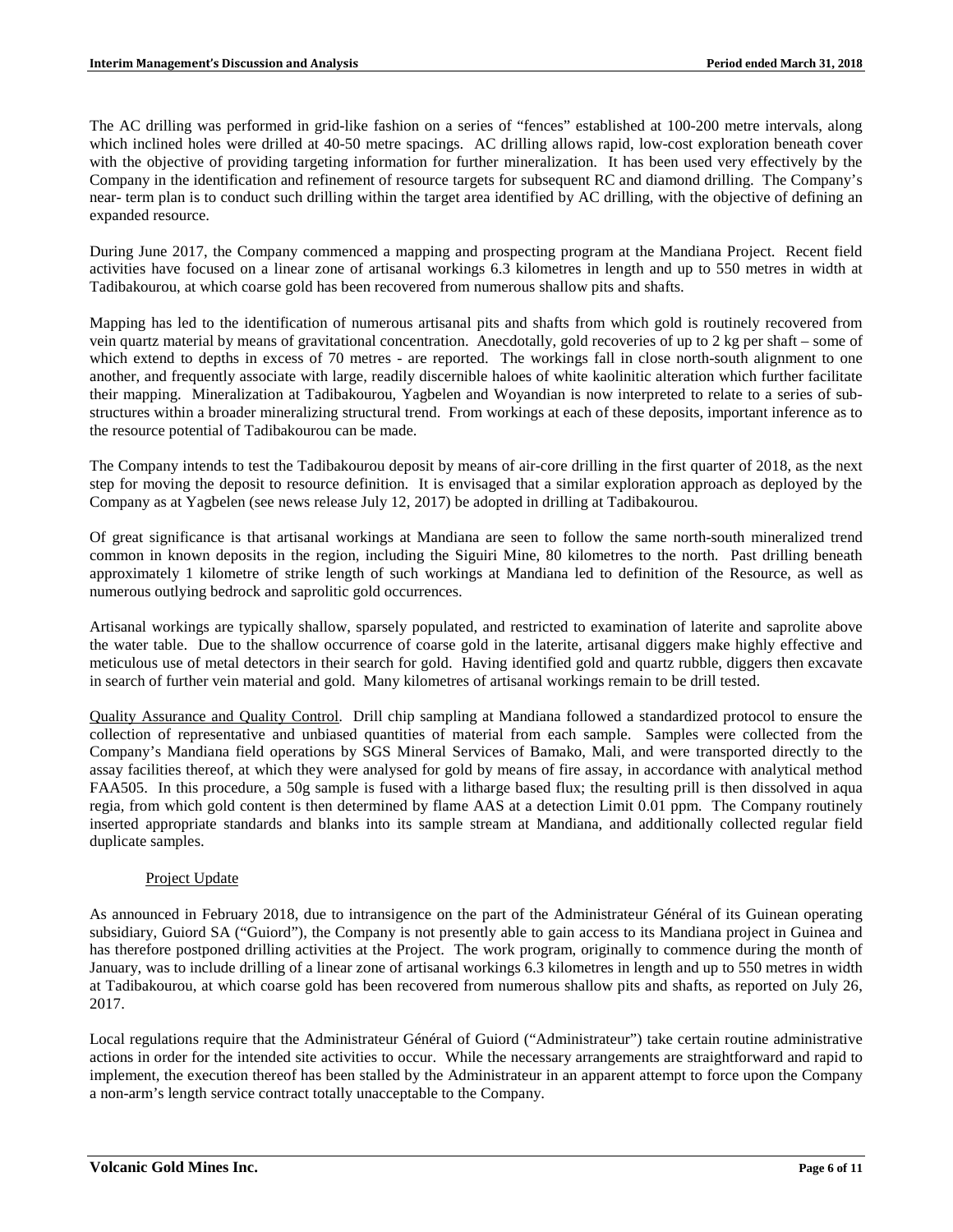The Company is taking decisive steps to resolve this matter, including a corporate restructuring of Guiord which will permit the Company's management to directly conduct the activities of Guiord and commence the planned drilling program on the Mandiana project.

The Company holds an indirect 75% interest in the issued capital of Guiord, a company incorporated under the laws of the Republic of Guinea. The remaining 25% of Guiord's issued capital is indirectly held by SOGUIPAMI, the *Société Guinéenne du Patrimoine Minier*, a state entity formed for the promotion of the mining and exploration interests in Guinea. Management of the Company appreciates the positive support of SOGUIPAMI, and the Government and People of Guinea in the conduct of its business.

All but one of the exploration licences comprising Guiord's landholding at Mandiana are in good standing until October 2018. The licence covering the northern portion of the Mandiana Project, in which the mineral resource occurs, has an expiry date of March 30, 2018. The Company submitted a two-year renewal application in the prescribed manner in advance of the expiry date, but the renewal process with the mining authority remains ongoing. Under Guinea mining law, this licence is not ordinarily permitted to be extended in the form of exploration tenure as the maximum number of renewals have previously been granted, but the mining authority is considering the Company's renewal application and has just completed an audit of the Company's operations and expenditures on this ground. No negative comments have been received as a result of this audit; however, whether the licence renewal will be approved is uncertain at this time.

#### *Seimana Project, Guinea*

In early May 2017, the Company entered into a binding and exclusive Memorandum of Understanding to acquire an initial 70% interest in the Seimana Project in Guinea, subject to the execution of a Definitive Agreement, and renewal of the mineral tenures that collectively comprise the Property. This interest may be further increased to 100% through additional project expenditures. Seimana comprises four exploration permits, which together adjoin much of the western boundary of the Company's existing Mandiana Project ("Mandiana"), as well as the lands comprising the WAMA Project. The acquisition of the Seimana Project will expand the Company's holding in the Mandiana district of highly prospective Birimian terrain, characterized by widespread, linear zones of shallow artisanal gold mining.

Exploration at Seimana in 2014 and 2015 by a former option holder included the drilling of 31 reverse circulation holes for a total of approximately 3,000 metres of drilling over 9 of the 40 reported targets. In much the same fashion as drilling works conducted at the Mandiana Project – to which Seimana is geologically similar - these targets were derived from artisanal workings. Drilling results include:

- 4m @ 19.8g/t from 50m in hole TAMRC001
- 5m @ 2.64g/t from 61m in hole TAMRC002
- 10m @ 2.58g/t from 36m in hole KROURC001
- 5m  $@ 2.02g/t$  from 55m and 3m  $@ 3.50g/t$  from 66m in hole KROURC002
- 3m @ 5.6g/t from 26m in hole KOTRC001
- 3m @ 5.06g/t from 21m and 3m @ 3.50g/t from 66m in hole KRDRC002

# *Note: The reader is advised that the above results are historic in nature and are yet to be verified by the Company.*

Earlier works at the Seimana Project include surface geochemical and rock-chip sampling, and broad prospecting of artisanal workings over much of the property. Mineralization at Seimana lies along strike from Avocet Mining's Resource<sup>1</sup> of 1.99 million ounces (Measured and Indicated) and 1.02 million ounces (Inferred) of gold at the Tri-K property, located 7 kilometres to the south of the Seimana Project. Mineralization appears to be associated with NW trending geological structures, in common with other known gold deposits within the Siguiri Basin. Renewal of the mineral tenures that comprise the Property by the underlying parties has yet to occur, and as such the Company has not entered into a Definitive Agreement in this regard.

# *1 Competent Persons' Report, 31 December 2014 (JORC standards)*

*Simon Meadows Smith, consulting geologist to the Company, is a Qualified Person as defined by National Instrument 43- 101 -- Standards of Disclosure for Mineral Projects, and has reviewed and approved the disclosure of technical information contained in this Interim MD&A. Mr. Meadows-Smith holds a BSc degree in geology from Nottingham*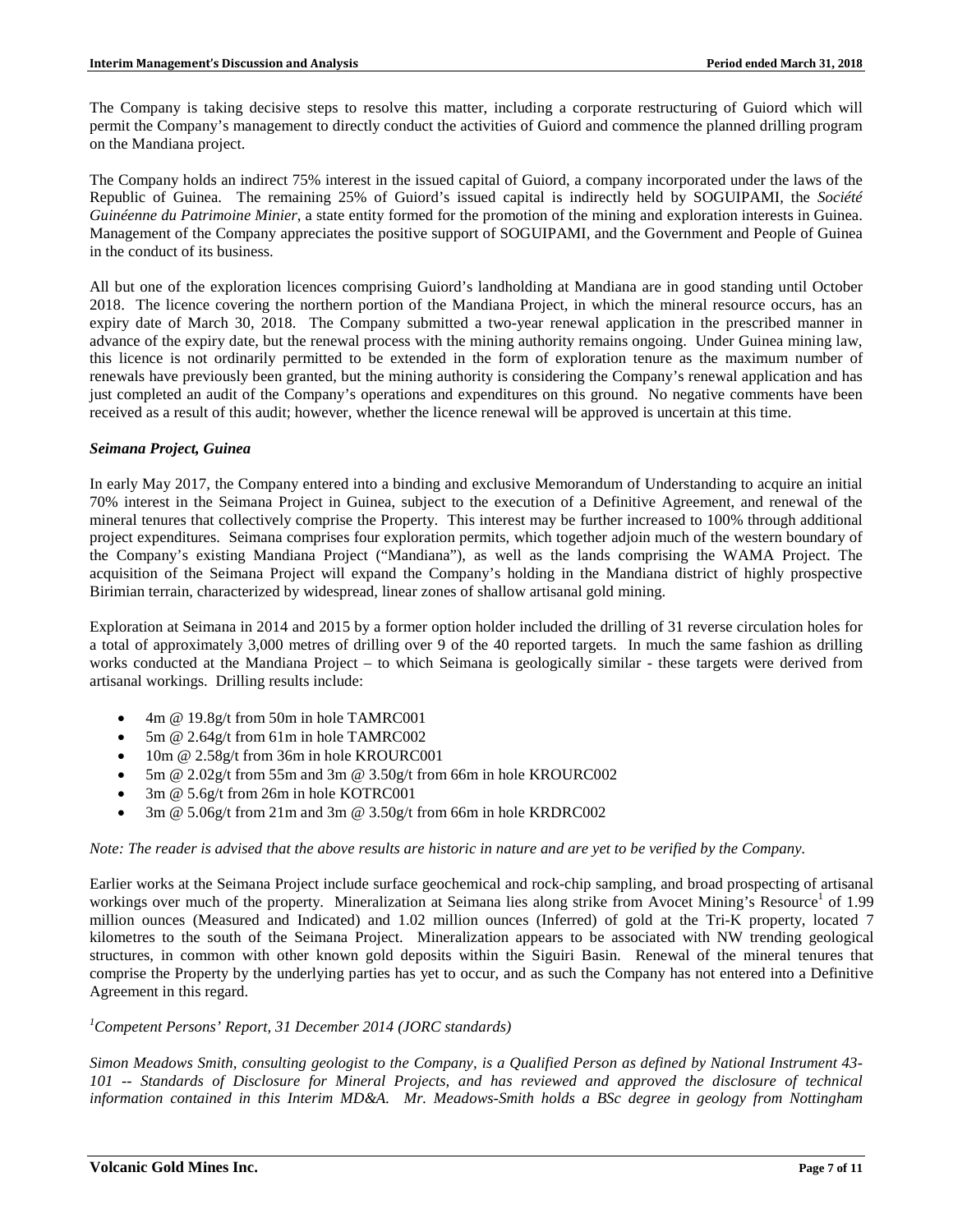*University, England, and has been involved in mineral exploration since 1988, including 20 years of experience working in West Africa. He is a Fellow in good standing of the Institute of Materials, Minerals & Mining in London.*

### **RESULT OF OPERATIONS**

All references to 'loss' in the results of operations discussion below refers to the loss attributed to equity shareholders of the Company.

During the quarter ended March 31, 2018 the Company incurred a loss \$383,746, compared to a loss of \$2,456,739 for the quarter ended March 31, 2017. Significant revenue and expenses for the three month periods are as follows:

|                                                                 | March 31, 2018 |   | March 31, 2017 |
|-----------------------------------------------------------------|----------------|---|----------------|
| Exploration expenditures                                        | \$<br>152,339  | S | 422,495        |
| Consulting and management fees                                  | 40,500         |   | 66,900         |
| Investor relations                                              | 95,790         |   | 144,208        |
| Office and administration                                       | 29,825         |   | 20,116         |
| Professional fees                                               | 2.461          |   | 23.459         |
| Regulatory and filing fees                                      | 7.081          |   | 17,980         |
| Salaries and benefits                                           | 26,743         |   | 15.525         |
| Share-based payments (relating to value of stock option grants) |                |   | 1,732,230      |
| Travel                                                          | 28,445         |   | 28,724         |
| Recovery on write-off of accounts payable                       |                |   | 49.750         |

The Company incurred a significantly higher loss for the quarter ended March 31, 2017 due primarily to a non-cash sharebased payments expense of \$1,732,230 that related to the granting of stock options whereas there was no such expense for the current quarter.

Exploration costs for the comparative quarter were higher due to activity on the Mandiana, WAMA and Seimana projects in Guinea. Exploration costs for the current quarter included new activity in the Ivory Coast but activity in Guinea was significantly reduced while the Company attempts to restructure its Guinea operations.

Consulting and management fees for both quarters presented included fees paid or accrued to the CEO, the VP, Capital Markets, and a director providing advisory services. The comparative quarter also included fees paid to Radius Gold Inc., now a company with a common director, for personnel costs prior to the Mandiana acquisition. Investor relations costs include agreements with third parties for capital market consulting and corporate development. Office and administration costs relate mostly to an administrative cost sharing agreement with Gold Group Management Inc. ("Gold Group"), a private company controlled by a director that includes rent and other support services for the corporate office. Salaries and benefits costs relate primarily to Gold Group which provides administrative personnel, including the Company's CFO and Corporate Secretary. The recovery on write-off of accounts payable during the comparative quarter relates to an amount owing to a director of the Company for past services. The director agreed to waive a portion of the amount owing and therefore a write-off was recorded.

# **SUMMARY OF QUARTERLY RESULTS**

The Company's quarterly mineral properties, working capital balance and operating results over the last eight quarters are summarized as follows: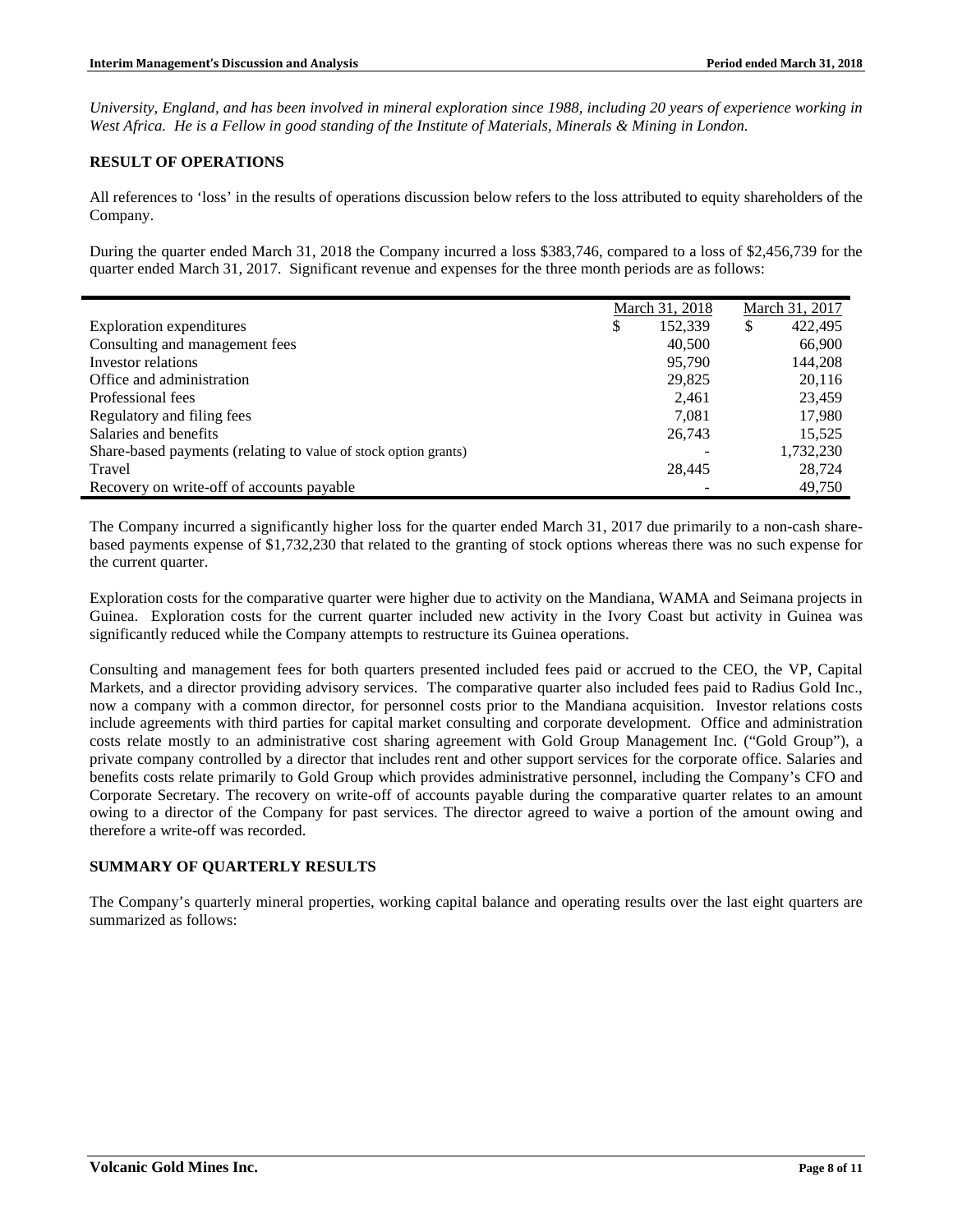|                                                                                         | Mar $'18$   | Dec '17     | Sept '17    | June $'17$  | Mar $'17$   | Dec $'16$ | Sept $16$ | June $16$ |
|-----------------------------------------------------------------------------------------|-------------|-------------|-------------|-------------|-------------|-----------|-----------|-----------|
| Total assets                                                                            | \$3.616.449 | \$3.959.216 | \$4,710,674 | \$6.026.223 | \$7.460.714 | \$479.719 | \$358,175 | \$395,018 |
| Mineral properties                                                                      | 2,631,387   | 2.605.605   | 2.001.276   | 2.001.276   | 2,001,276   |           |           |           |
| Working capital<br>Loss and comprehensive loss<br>attributed to equity                  | 637.928     | 1,048,676   | 1,641,285   | 2,493,624   | 5,050,971   | 168.295   | 178,658   | 246,569   |
| shareholders of the Company<br>Basic and diluted loss per share<br>attributed to equity | 383.746     | 1,288,345   | 857,938     | 1.800.330   | 2,456,739   | 429.543   | 67,911    | 23,206    |
| shareholders of the Company                                                             | 0.01        | 0.02        | 0.02        | 0.04        | 0.07        | 0.03      | 0.00      | 0.00      |

For the quarters presented, the Company had minimal business activity up to the quarter ended September 30, 2016. With property investigation activities in the latter part of 2016 and the completion of the Mandiana property acquisition in the quarter ended March 31, 2017, the Company became significantly more active, hired a new President of the Company and engaged several consultants. As a result, there was an increase in operating expenses starting with the quarter ended December 31, 2016 and a larger increase for the following quarters with exploration activity on the Mandiana, WAMA, and Seimana Projects. The loss for the quarters ended June 30, 2017 and March 31, 2017 include a non-cash share-based compensation expense of \$98,123 and \$1,732,230, respectively, whereas there was no such expense for the other quarters presented.

# **LIQUIDITY AND CAPITAL RESOURCES**

As at March 31, 2018, the Company had working capital of \$637,928. The Company has financed its operations to date primarily through the issuance of common shares. The Company's exploration activities do not provide a source of income and therefore the Company has a history of losses and an accumulated deficit.

During the 2017 fiscal year, the Company completed equity financings to raise gross proceeds of \$6.0 million, and received \$420,625 from the exercise of 8,082,500 warrants. The Company does not expect its current capital resources to be sufficient to cover its corporate operating costs and to carry out planned exploration activities over the next twelve months. As such, the Company will seek to raise additional capital and believes it will be able to do so, but recognizes the uncertainty attached thereto.

Net cash used in operating activities during the period ended March 31, 2018 was \$321,187 (2017: \$1,080,689).

Net cash used in investing activities during the period ended March 31, 2018 was \$25,782 (2017: \$193,417).

Net cash provided from financing activities during the period ended March 31, 2018 was \$Nil (2017: \$5,861,602).

The Company's condensed consolidated interim financial statements have been prepared on a going concern basis which assumes that the Company will be able to realize its assets and discharge its liabilities in the normal course of business for the foreseeable future. The Company's continuing operations rely on the ability of the Company to continue to raise capital as and when needed.

#### **OUTSTANDING SHARE, OPTIONS, and WARRANTS DATA**

At the date of this Interim MD&A, the Company had outstanding 45,886,538 common shares and the following stock options and warrants:

| No. of options | <b>Exercise price</b> | <b>Expiry date</b> |
|----------------|-----------------------|--------------------|
| 3,850,000      | \$0.60                | March 14, 2027     |
| 225,000        | \$0.60                | June 26, 2027      |
| 4,075,000      |                       |                    |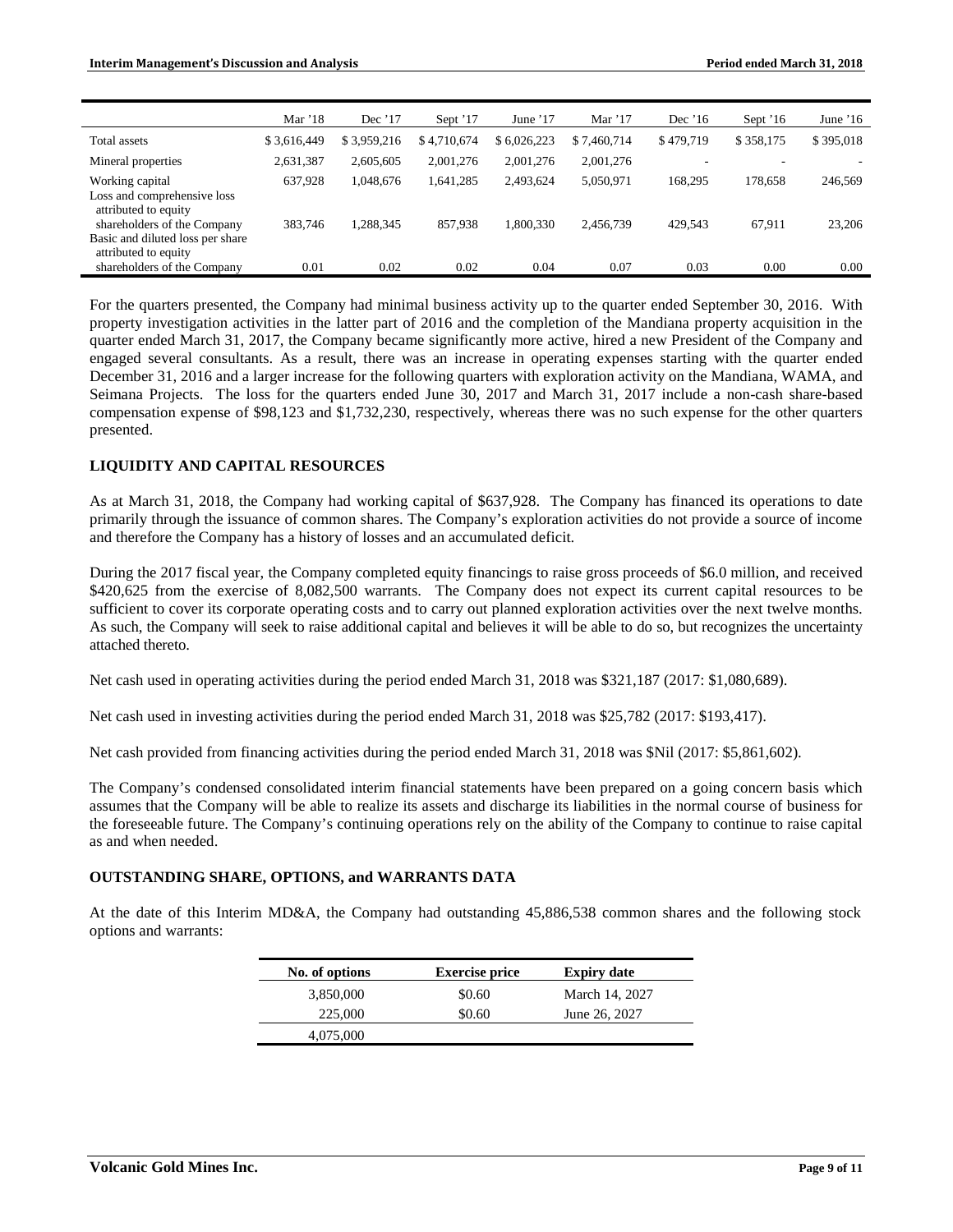| No. of warrants | <b>Exercise price</b> | <b>Expiry date</b>              |
|-----------------|-----------------------|---------------------------------|
| 3,250,834       | \$0.25                | July 5, $2018^{(1)}$            |
| 2,000,000       | \$0.05                | January 17, 2019 <sup>(2)</sup> |
| 12,958,675      | \$0.80                | March 8, 2022                   |
| 18,209,509      |                       |                                 |

 $(1)$  In 2017, the Company extended the expiry date from January 5, 2018 to July 5, 2018

 $(2)$  In 2016, the Company extended the expiry date from January 17, 2017 to January 17, 2019

#### **TRANSACTIONS WITH RELATED PARTIES**

See Note 10 of the condensed consolidated interim financial statements for the three months ended March 31, 2018 for details of other related party transactions which occurred in the normal course of business.

# **ACCOUNTING POLICIES AND BASIS OF PRESENTATION**

The Company's significant accounting policies and future changes in accounting policies are presented in the audited consolidated financial statements for the year ended December 31, 2017. The following outlines the new accounting standard adopted by the Company effective January 1, 2018:

#### *IFRS 9 Financial Instruments*

The Company adopted IFRS 9 – Financial Instruments ("IFRS 9") which replaced IAS 39 – Financial Instruments: Recognition and Measurement. IFRS 9 provides a revised model for classification and measurement of financial assets, including a new expected credit loss ("ECL") impairment model. The revised model for classifying financial assets results in classification according to their contractual cash flow characteristics and the business models under which they are held. IFRS 9 also introduces a reformed approach to hedge accounting. IFRS 9 largely retains the existing requirements in IAS 39 for the classification of financial liabilities. The standard is effective for annual periods beginning on or after January 1, 2018. IFRS 9 did not have a material impact on the Company's classification and measurement of financial assets and liabilities. The standard also had no impact on the carrying amounts of our financial instruments at the transition date.

#### **RISKS AND UNCERTAINTIES**

The operations of the Company are highly speculative due to the high-risk nature of its business in the mineral exploration industry. Companies in the exploration stage face a variety of risks and, while unable to eliminate all of them, the Company aims at managing and reducing such risks as much as possible. The Company faces a variety of risk factors such as, but not limited to, the following:

#### *Mineral Property Exploration and Mining Risks*

The business of mineral deposit exploration and extraction involves a high degree of risk. Few properties that are explored ultimately become producing mines. At present, none of the Company's properties has a known commercial ore deposit. The main operating risks include: securing adequate funding to maintain and advance exploration properties; ensuring ownership of and access to mineral properties by confirmation that option agreements, claims and leases are in good standing; and obtaining permits for drilling and other exploration activities.

#### *Joint Venture Funding Risk*

The Company's strategy includes seeking partners through joint ventures to fund exploration and project development. The main risk of this strategy is that funding partners may not be able to raise sufficient capital in order to satisfy exploration and other expenditure terms in a particular joint venture agreement. As a result, exploration and development of one or more of the Company's property interests may be delayed depending on whether the Company can find another partner or has enough capital resources to fund the exploration and development on its own.

#### *Commodity Price Risk*

The Company is exposed to commodity price risk. Declines in the market price of gold, base metals and other minerals may adversely affect the Company's ability to raise capital or attract joint venture partners in order to fund its ongoing